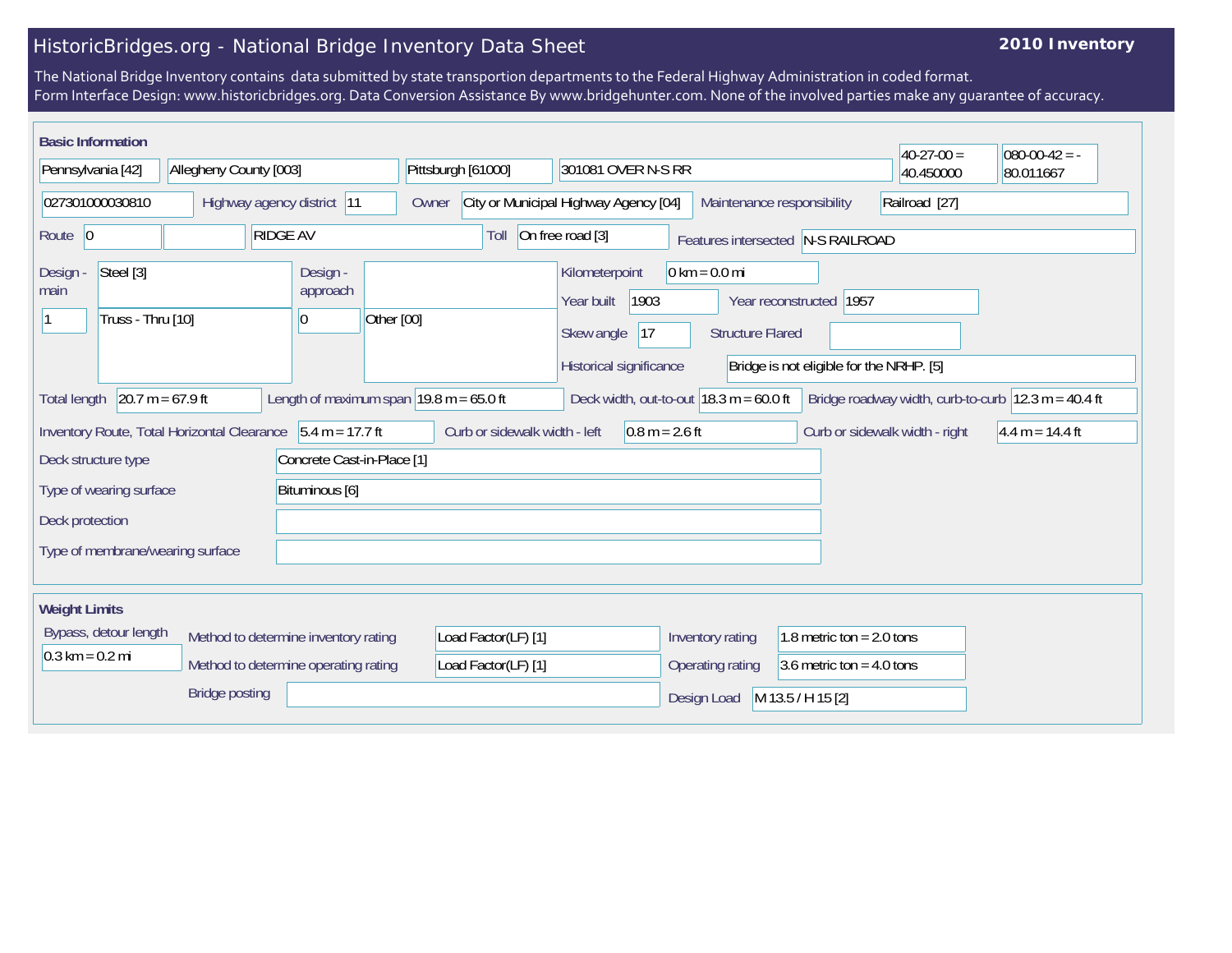| <b>Functional Details</b>                                                                                                            |                                                                                                |  |  |  |  |  |  |  |  |
|--------------------------------------------------------------------------------------------------------------------------------------|------------------------------------------------------------------------------------------------|--|--|--|--|--|--|--|--|
| Average daily truck traffi   0<br><b>Average Daily Traffic</b><br>$ 0\rangle$                                                        | Year 2006<br>3300<br>2026<br>%<br>Future average daily traffic<br>Year                         |  |  |  |  |  |  |  |  |
| Road classification<br>Local (Urban) [19]                                                                                            | Approach roadway width<br>$12.5 m = 41.0 ft$<br>Lanes on structure 2                           |  |  |  |  |  |  |  |  |
| Type of service on bridge Highway-pedestrian [5]                                                                                     | Bridge median Closed median with non-mountable bar<br>Direction of traffic 2 - way traffic [2] |  |  |  |  |  |  |  |  |
| Parallel structure designation<br>No parallel structure exists. [N]                                                                  |                                                                                                |  |  |  |  |  |  |  |  |
| Railroad [2]<br>Type of service under bridge                                                                                         | Navigation control<br>Not applicable, no waterway. [N]<br>Lanes under structure<br>$ 0\rangle$ |  |  |  |  |  |  |  |  |
| Navigation horizontal clearance $ 0 = N/A $<br>$0 = N/A$<br>Navigation vertical clearanc                                             |                                                                                                |  |  |  |  |  |  |  |  |
| Minimum vertical clearance over bridge roadway<br>Minimum navigation vertical clearance, vertical lift bridge<br>$10 m = 32.8 ft$    |                                                                                                |  |  |  |  |  |  |  |  |
| Minimum lateral underclearance reference feature Railroad beneath structure [R]                                                      |                                                                                                |  |  |  |  |  |  |  |  |
| Minimum lateral underclearance on left $0 = N/A$<br>Minimum lateral underclearance on right $0 = N/A$                                |                                                                                                |  |  |  |  |  |  |  |  |
| Minimum Vertical Underclearance 5.56 m = 18.2 ft<br>Minimum vertical underclearance reference feature Railroad beneath structure [R] |                                                                                                |  |  |  |  |  |  |  |  |
| Appraisal ratings - underclearances                                                                                                  |                                                                                                |  |  |  |  |  |  |  |  |
|                                                                                                                                      |                                                                                                |  |  |  |  |  |  |  |  |
| <b>Repair and Replacement Plans</b>                                                                                                  |                                                                                                |  |  |  |  |  |  |  |  |
| Type of work to be performed                                                                                                         | Work to be done by contract [1]<br>Work done by                                                |  |  |  |  |  |  |  |  |
| Replacement of bridge or other structure because<br>of substandard load carrying capacity or substantial                             | Bridge improvement cost<br>$ 0\rangle$<br>$ 0\rangle$<br>Roadway improvement cost              |  |  |  |  |  |  |  |  |
| bridge roadway geometry. [31]                                                                                                        | $21 m = 68.9 ft$<br>Length of structure improvement<br>Total project cost<br>1000              |  |  |  |  |  |  |  |  |
|                                                                                                                                      | Year of improvement cost estimate                                                              |  |  |  |  |  |  |  |  |
|                                                                                                                                      | Border bridge - state<br>Border bridge - percent responsibility of other state                 |  |  |  |  |  |  |  |  |
|                                                                                                                                      | Border bridge - structure number                                                               |  |  |  |  |  |  |  |  |